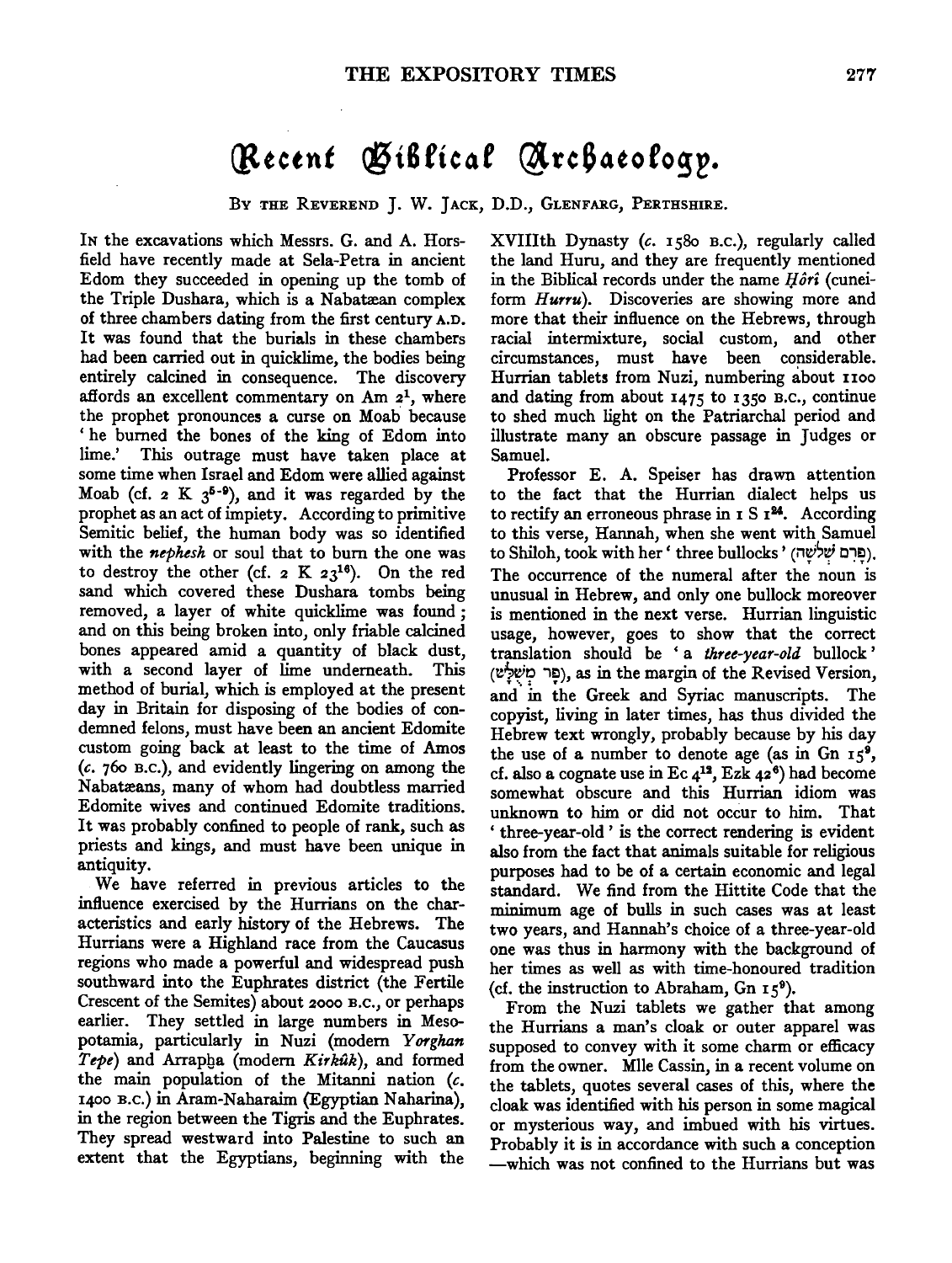common throughout the East-that we are to interpret the reference to the mantle of Elijah  $(z \text{ K } z^{8.13 \cdot 15})$  and the robe of Saul (r S  $z4^{4.6 \cdot 11}$ ), and such expressions as 'robe of righteousness,' garments of salvation ' (Is  $6r^{10}$ ), ' of vengeance '  $(59<sup>17</sup>)$ , etc. We have an example of the same idea in the case of the afflicted woman who considered the vesture of Jesus as possessed of mysterious healing virtue ( $\tilde{L}k$  8<sup>44</sup>). The belief also underlies the narrative of Ac 19<sup>12</sup>, where we read of handkerchiefs and aprons, which had been brought into contact with Paul's person, being used to cure the diseased and to expel demons.

Many scholars are coming to believe that the Hebrew language embodies numerous Hurrian words, and that several well-known geographical and personal names in the Old Testament belong to this category. Julius Lewy, in a recent description of Hurrian influences on Israel, has given a long list of such names. Thus, he traces ' Canaan ' (cuneiform *Kina-hi*, etc.) to a Hurrian word *Kina* or *Kana* meaning a' reed' (the */;i* being a common Hurrian suffix). The 'Land of Canaan' would thus correspond, he thinks, to the expression *mdbr*   $spm$  (' desert of reeds') in the Ras Shamra tablets, *i.e.* the southern regions from Gaza or thereabouts as far as the Red Sea (' Sea of Reeds '). He would trace ' Yahweh ' to the ancient Hurrian word *Y a*  ('God'), with the addition of two suffixes *(Ya+*   $ha+wa$ , while he would regard 'Elohim' as simply a Semitic translation of this. 'Judah,' he takes to be the Divine name with suffix  $-da$ . Similarly, he gives a Hurrian origin to such Biblical names as Sinai, Barzillai, El Shaddai, Talmai, Behemoth, Leviathan, Moses, Gershom, Miriam, Midian, Hobab, Jericho, Pharpar, and others. Whether the derivation suggested in such cases is correct is, to say the least, rather doubtful, but there can be no question that the Hurrians exerted an abiding influence upon the early Hebrews. They are known to have occupied Aram, with which the Hebrew race had ancient connexions, and it is not improbable that large numbers of them were included in the Hebrew tribes under the leadership of Moses.

Schaeffer, in his last report on excavations at Ras Shamra (Ugarit), draws attention to the fact that, beneath the floors of many of the houses in the earlier level, there are underground chambers used for many generations as burial places. This proximity of the dead to the living was not confined to Syria, but was common throughout the ancient world. It was not unknown among the Israelites, but seems to have been regarded by them as an excep-

tional honour reserved for kings, prophets, and other outstanding personages (cf. 1  $S$  25<sup>1</sup>, 1 K 2<sup>34</sup>, 2 K 21<sup>18</sup>, 2 Ch 33<sup>20</sup>), though infants, too-not necessarily those only that were sacrificed-were sometimes buried below the floors of the rooms in pottery jars, as we know was done at Jericho. In connexion with Ras Shamra, H. L. Ginsberg has drawn attention to the fact that the word *kosharoth*  (Mi1~Z1), which occurs frequently in the tablets and is supposed to signify ' lunar goddesses,' probably means '{female) singers.' The word occurs in Ps 686, where it is translated 'prosperity' (Revised Version), but if we accept Ginsberg's view the correct meaning here would be ' song,' ' music,' or the like (' He bringeth out the prisoners into song,' *i.e.* into ' rejoicing').

Reports from Gordon Loud, Field Director of the excavations at Megiddo, give us many new revelations of this powerful stronghold, which commanded the main road through Palestine from Egypt to Asia, and is referred to so often in the Old Testament. The site has now been cleared to bedrock, where the first inhabitants made their homes, many of them in cave dwellings. A pavement dating from the last half of the fourth millennium has been found sloping downward toward the edge of the mound. Upon many of its stones there are interesting incised drawings of human and animal forms-a veritable picture gallery of art, more than five thousand years old. But perhaps the most important discovery has been the massive city wall, built probably about 2500 B.c., and made of colossal masonry suggestive of the one at Ai. It had an original width of over thirteen feet, which was subsequently doubled, and when found it was still standing to a height of eleven and a half feet. Need we wonder at the report of the spies,' The cities are great and walled up to heaven' (Dt  $x^{28}$ )?

In our last article we described the results of excavations at Ezion-geber *(TeU el-Kheleijeh),* from which Solomon's Tarshish-ships sailed to Ophir. The question has been discussed as to why the builders did not choose a site farther west, near Mrashrash, or farther east as the Nabatæans did at Aila. But Professor Glueck points out that for several miles on the west no sweet water is obtainable for drinking purposes. It is only at *TeU el: Kheleijeh* that the wells begin, with a line of them running eastward not far from the seashore ; and there is no reason to believe that the sub-soil conditions have changed much since Solomon's day. As for placing the port farther east, the copperrefining furnaces, which required a powerful current of wind, would have missed the prevailing one from